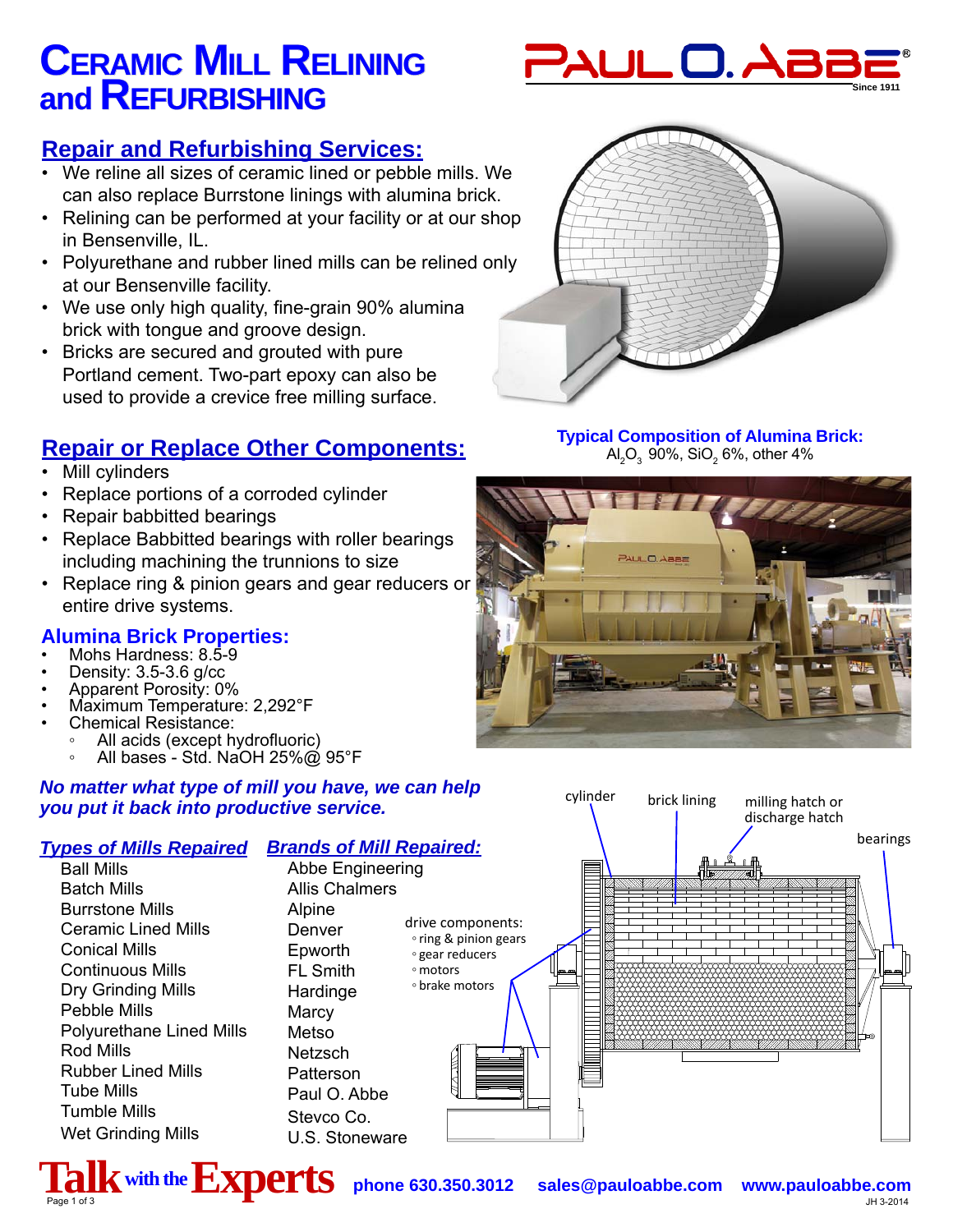## **CERAMIC MILL RELINING and REFURBISHING**







**Tapered brick is often used on smaller diameter mills. This keeps the "gap" between the bricks a constant dimension even as the bricks wear.** 





**media slippage. This increases effi ciency, and reduces excess lining and media wear.**